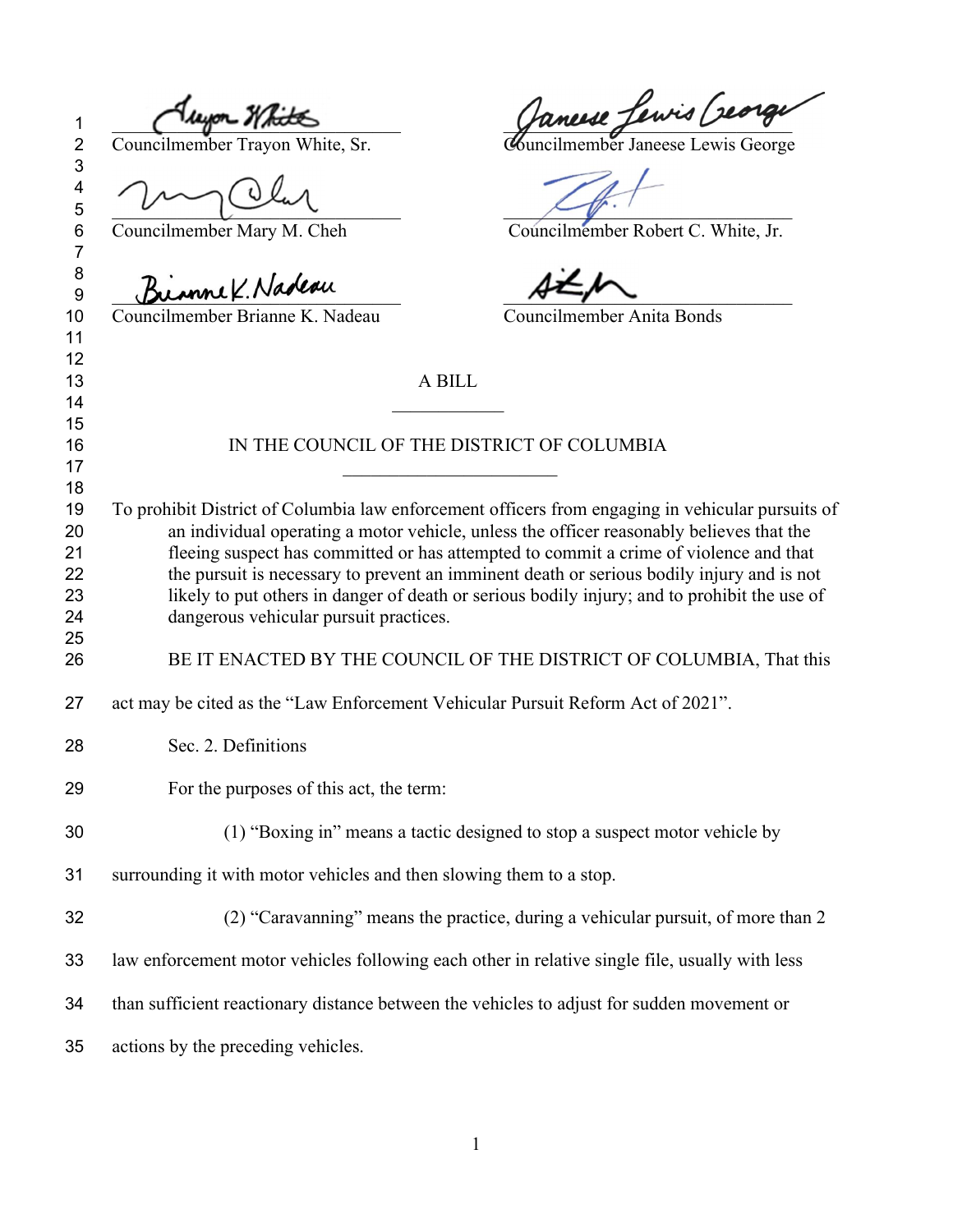| 36 | (3) "Crime of Violence" shall have the same meaning as provided in D.C. Official                  |
|----|---------------------------------------------------------------------------------------------------|
| 37 | Code § 23-1331.                                                                                   |
| 38 | (4) "Law enforcement officer" shall have the same meaning as provided in D.C.                     |
| 39 | Official Code § 23-501.                                                                           |
| 40 | (5) "Motor vehicle" means any automobile, all-terrain vehicle, motorcycle,                        |
| 41 | moped, or other vehicle designed to be propelled only by an internal-combustion engine or         |
| 42 | electricity.                                                                                      |
| 43 | (6) "Paralleling" means participating in the pursuit of a suspect motor vehicle by                |
| 44 | proceeding in the same direction and maintaining approximately the same speed as the suspect      |
| 45 | motor vehicle while traveling on an alternate street or highway that parallels the pursuit route. |
| 46 | (7) "Pursuit intervention technique" means a low-speed maneuver intended to                       |
| 47 | terminate the pursuit of a suspect motor vehicle by causing the suspect motor vehicle to spin out |
| 48 | of control and come to a stop.                                                                    |
| 49 | (8) "Ramming" means the deliberate act of impacting a suspect motor vehicle                       |
| 50 | with another vehicle to damage or otherwise force a motor vehicle to stop.                        |
| 51 | (9) "Roadblock" means a tactic designed to stop a suspect motor vehicle by                        |
| 52 | intentionally placing a vehicle or immovable object in the path of the motor vehicle.             |
| 53 | (10) "Serious bodily injury" means a bodily injury or significant bodily injury that              |
| 54 | involves:                                                                                         |
| 55 | (A) A substantial risk of death;                                                                  |
| 56 | (B) Protracted and obvious disfigurement;                                                         |
| 57 | (C) Protracted loss or impairment of the function of a bodily member or                           |
| 58 | organ; or                                                                                         |
|    |                                                                                                   |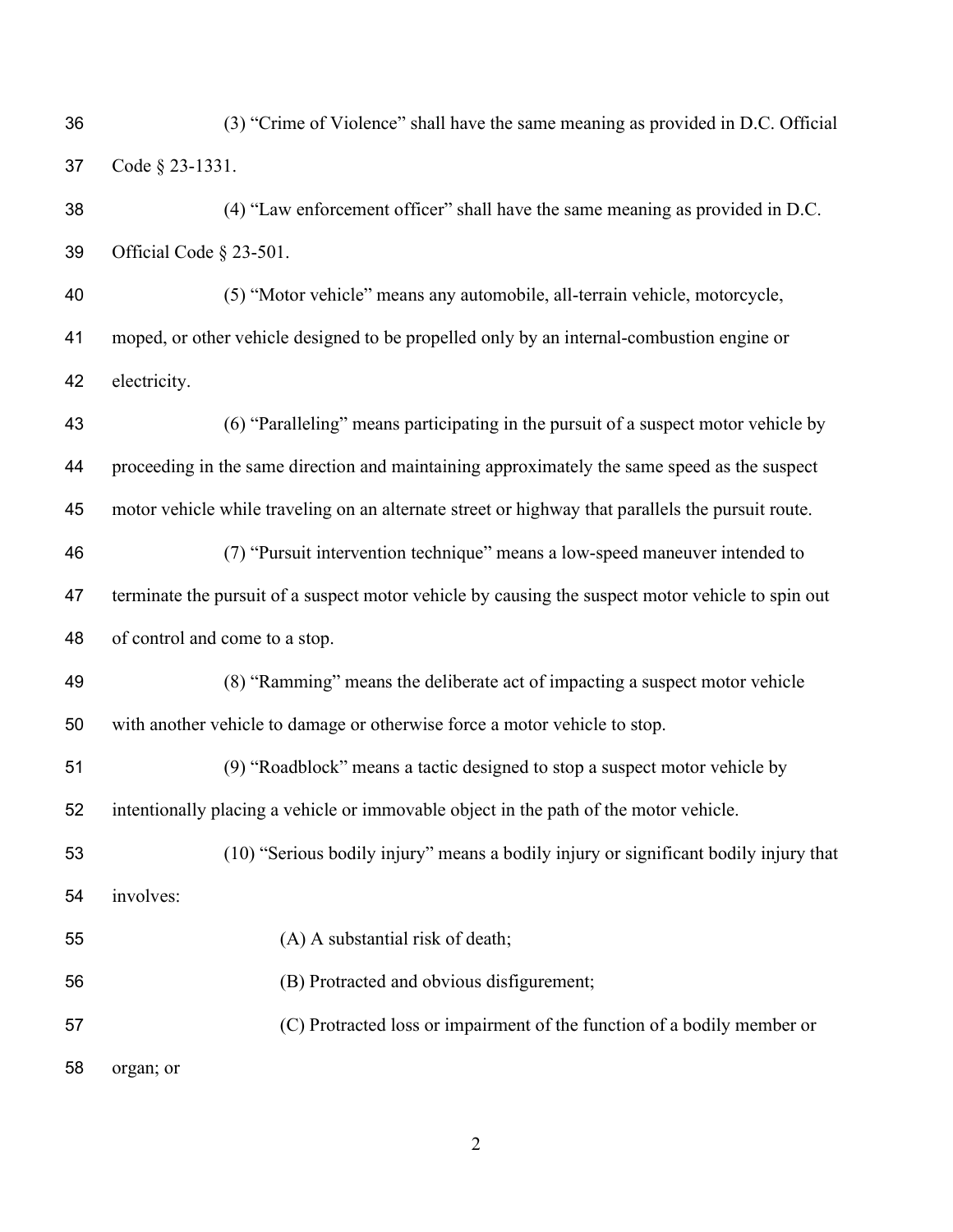(D) Protracted loss of consciousness.

| 60 | (11) "Tire deflation device" means a device, including spikes or tack strips, that                  |
|----|-----------------------------------------------------------------------------------------------------|
| 61 | extends across the roadway and is designed to puncture the tires of the suspect motor vehicle.      |
| 62 | (12) "Vehicle intercept" means a slow-speed, coordinated maneuver where 2 or                        |
| 63 | more law enforcement motor vehicles simultaneously intercept and block the movement of a            |
| 64 | suspect motor vehicle to constrain the movement of a motor vehicle and prevent a pursuit.           |
| 65 | Sec. 3. Law enforcement vehicular pursuit reform.                                                   |
| 66 | (a) A law enforcement officer shall not use a motor vehicle to engage in a pursuit of a             |
| 67 | suspect motor vehicle, unless the law enforcement officer reasonably believes:                      |
| 68 | (1) The fleeing suspect has committed or has attempted to commit an immediate                       |
| 69 | crime of violence;                                                                                  |
| 70 | (2) The vehicular pursuit is immediately necessary to avoid death or serious                        |
| 71 | bodily injury to a person other than the operator of the suspect motor vehicle; and                 |
| 72 | (3) The pursuit is not likely to cause death or serious bodily injury to any person.                |
| 73 | (b) In determining whether a law enforcement officer reasonably believed that a vehicular           |
| 74 | pursuit was immediately necessary and unlikely to cause death or serious bodily harm, a             |
| 75 | factfinder shall consider:                                                                          |
| 76 | (1) Whether the identity of the suspect is known and can be apprehended at a                        |
| 77 | later time;                                                                                         |
| 78 | (2) The likelihood of the public being endangered in the area of the pursuit,                       |
| 79 | including the type of area, the time of day, the amount of vehicular and pedestrian traffic such as |
| 80 | school zones, and the speed of the pursuit relative to these factors;                               |
| 81 | (3) Whether there are other people inside the suspect motor vehicle;                                |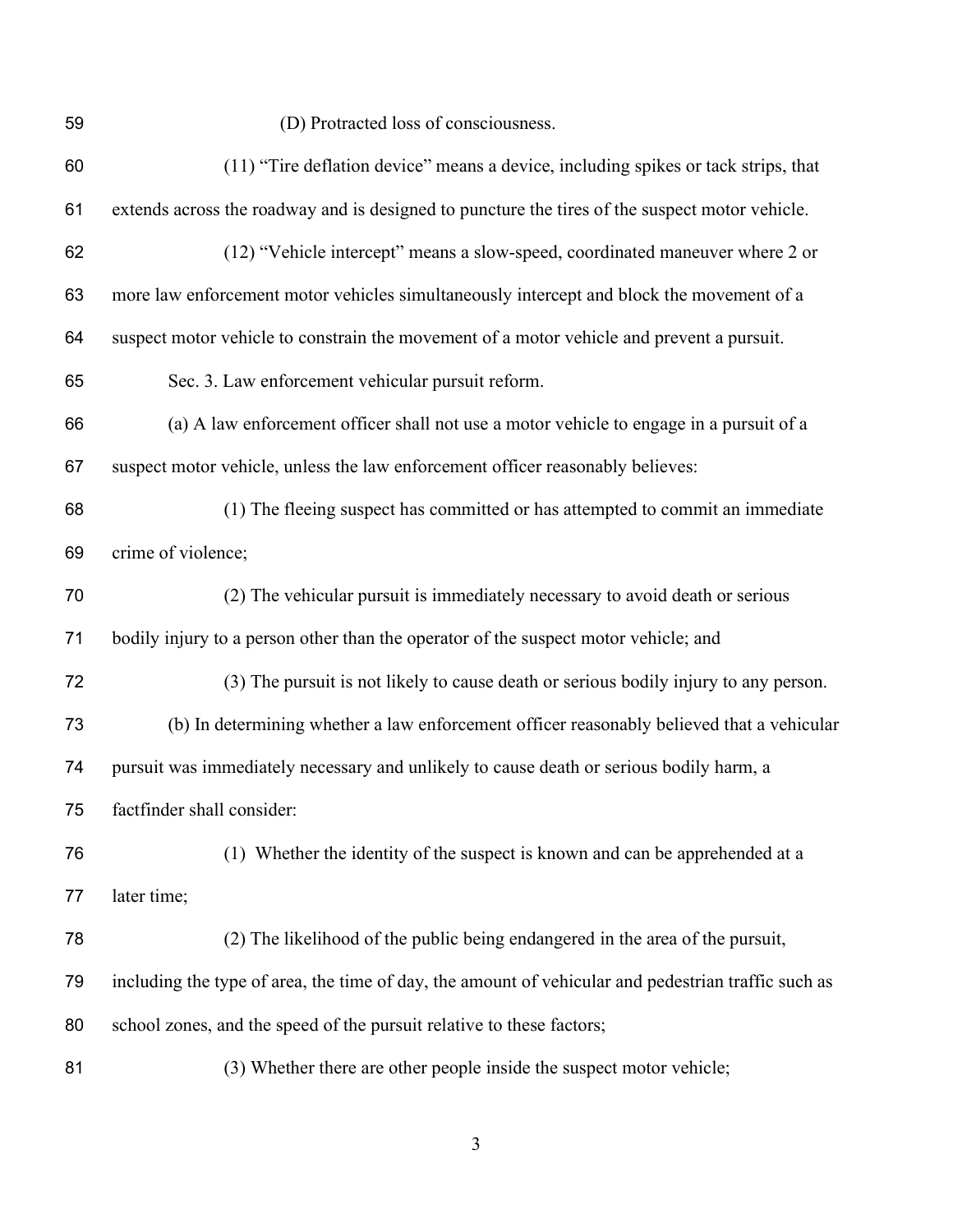| 82  | (4) The availability of other resources such as helicopters;                                         |
|-----|------------------------------------------------------------------------------------------------------|
| 83  | (5) Whether the distance between the pursuing officers and the fleeing vehicle is                    |
| 84  | so great that further pursuit would be futile or require the pursuit to continue for an unreasonable |
| 85  | time or distance;                                                                                    |
| 86  | (6) Whether visual contact is lost and the pursued vehicle's location is no longer                   |
| 87  | definitely known;                                                                                    |
| 88  | (7) Whether the officer's pursuit vehicle sustains damage or a mechanical failure                    |
| 89  | that renders it unsafe to operate;                                                                   |
| 90  | (8) Whether the officer was directed to terminate the pursuit by the pursuit                         |
| 91  | supervisor or a higher ranking supervisor;                                                           |
| 92  | (9) The law enforcement officer's training and experience;                                           |
| 93  | (10) Whether the operator of the motor vehicle:                                                      |
| 94  | (A) Appeared to possess, either on their person or in a location where it is                         |
| 95  | readily available, a dangerous weapon; and                                                           |
| 96  | (B) Was afforded an opportunity to comply with an order to surrender any                             |
| 97  | suspected dangerous weapons;                                                                         |
| 98  | (11) Whether the law enforcement officer engaged in de-escalation measures;                          |
| 99  | (12) Whether any conduct by the law enforcement officer increased the risk of                        |
| 100 | harm; and                                                                                            |
| 101 | (13) Whether the law enforcement officer made all reasonable efforts to prevent                      |
| 102 | harm, including abandoning efforts to apprehend the suspect.                                         |
| 103 | (c) A law enforcement officer shall not engage in the following conduct under any                    |
| 104 | circumstances:                                                                                       |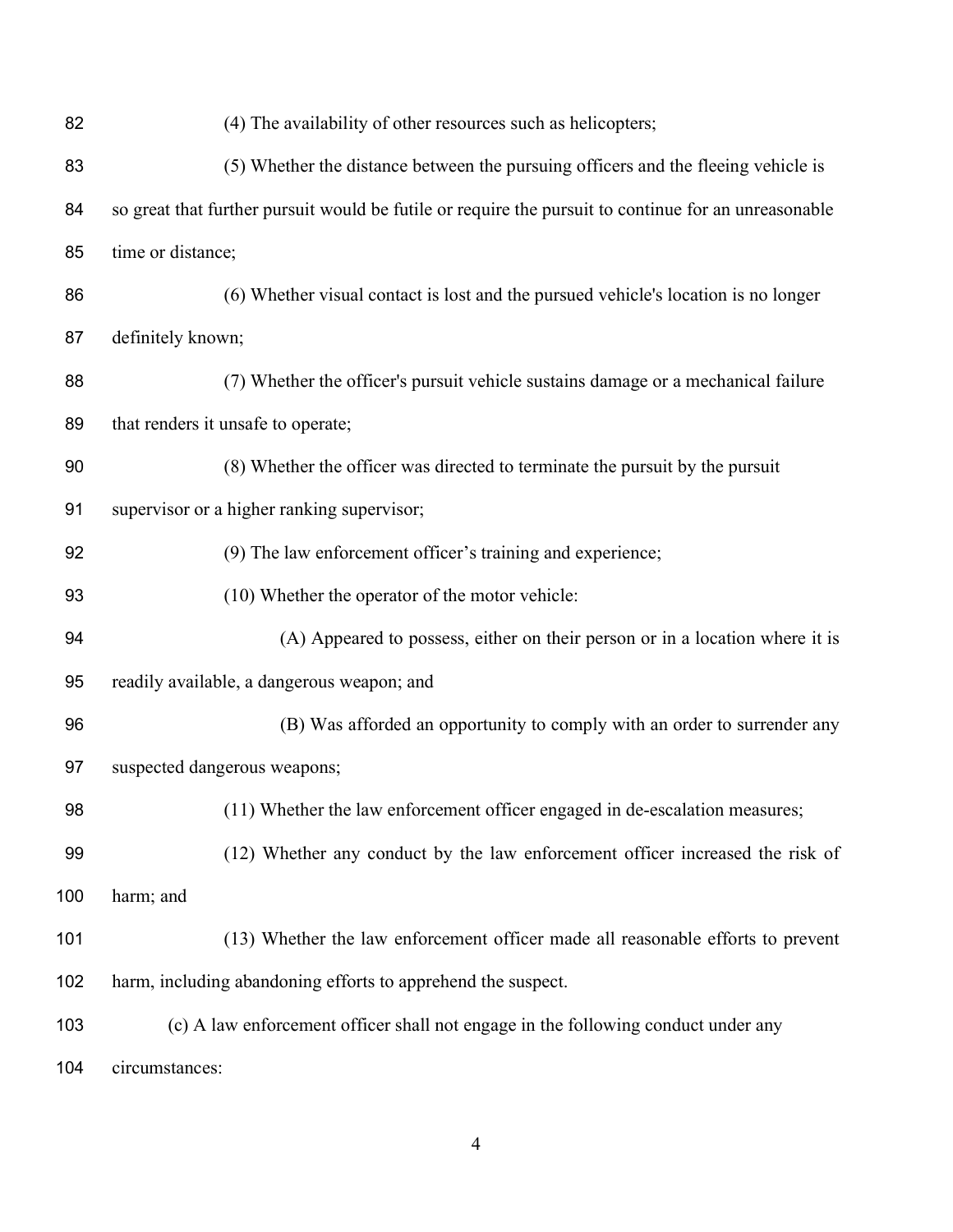| 105 | $(1)$ Boxing in;                                                                               |
|-----|------------------------------------------------------------------------------------------------|
| 106 | (2) Vehicle intercepts;                                                                        |
| 107 | (3) Caravanning;                                                                               |
| 108 | (4) Paralleling;                                                                               |
| 109 | (5) Pursuit Intervention Technique;                                                            |
| 110 | (6) Ramming;                                                                                   |
| 111 | (7) Use of tire deflation devices;                                                             |
| 112 | (8) Attempting to force a motor vehicle into another object or off the roadway;                |
| 113 | (9) Discharging a firearm at or from a moving motor vehicle;                                   |
| 114 | (10) Placing themselves in a position to be in front of an on-coming vehicle in a              |
| 115 | manner that is likely to cause death or serious bodily injury; or                              |
| 116 | (11) Using roadblocks.                                                                         |
| 117 | (d) It is unlawful for a law enforcement officer to knowingly violate this section.            |
| 118 | Sec. 4. Applicability.                                                                         |
| 119 | This act shall apply 90 days following the date it takes effect.                               |
| 120 | Sec. 5. Fiscal impact statement.                                                               |
| 121 | The Council adopts the fiscal impact statement in the committee report as the fiscal           |
| 122 | impact statement required by section 4a of the General Legislative Procedures Act of 1975,     |
| 123 | approved October 16, 2006 (120 Stat. 2038; D.C. Official Code § 1-301.47a).                    |
| 124 | Sec. 6. Effective Date                                                                         |
| 125 | This act shall take effect following approval by the Mayor (or in the event of veto by the     |
| 126 | Mayor, action by the Council to override the veto), a 30-day period of congressional review as |
| 127 | provided in section $602(c)(2)$ of the District of Columbia Home Rule Act, approved December   |